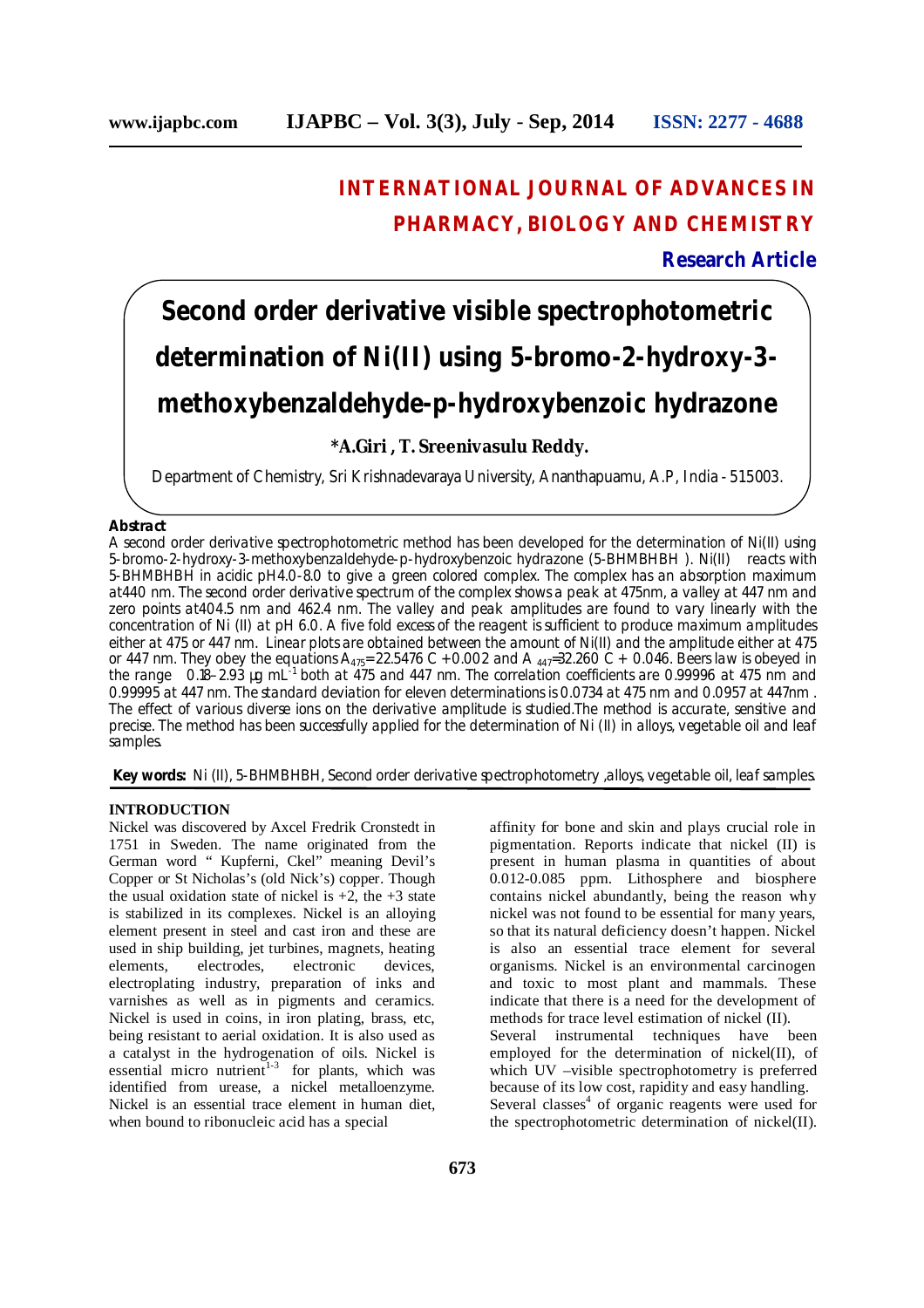Of these some spectrophotometric reagents which were used for the determination of nickel (II) have been reported<sup>5</sup>, some of which suffer from low sensitivity or interference from foreign ions or involve extraction.

Singh etal<sup>6</sup> have reviewed the potentialities of hydrazones as analytical spectrophotometric reagents. Several hydrazones<sup>7-9</sup> have been reported for spectrophotometric estimation of nickel(II). They lack sensitivity or involve interference from foreign ions or use surfactants for enhancing sensitivity.

Derivative spectrophotometry(DS) is an analytical technique of great utility for extracting both qualitative and quantitative information from spectral curves composed of unresolved bands. DS enhances the resolution of spectral bands allowing the detection and location of the wavelength of poorly resolved components of complex spectra and reducing the effect of spectral background interferences. Because of these characteristics, the process of isolation of active components, usually<br>require in qualitative and quantitative quantitative<br>d in the spectrophotometric procedures, applied in analysis of complex system is completely avoided. The simplicity, relatively quick and easy realization, increased selectivity and sensitivity in the analysis of minor components are the important reasons, why the interest in DS is constantly growing for practical application. DS have been used in pharmaceutical analysis , environmental analysis and finger print analysis of proteins but few published on the determination of inorganic ions<sup>10</sup> . In view of the importance of DS and paucity of DS methods for the determination of Ni(II) , the author reports a sensitive , highly selective and accurate second order derivative spectrophotometric method for the determination of Ni(II) in alloy steel , vegetable oil and plant extracts.

# **Materials and Methods :**

#### *Reagents*

The reagent 5 - Bromo - 2- hydroxyl - 3 - methoxy benzaldehyde - P - hydroxy benzoic hydrazone was synthesized in our laboratory by condensing 5 - Bromo - 2 - hydroxy-3-methoxy benzaldehyde and P-hydroxy benzoic hydrazide in methonal using a general procedure<sup>11</sup>. A 0.01 M solution in dimethyl formamide is used in the present studies.

A 0.01M stock solution of Ni (II) was prepared by dissolving requisite amount of nickel ammonium sulphatein distilled water and standardized gravimetrically<sup>12</sup>. Working solutions were prepared daily by diluting the stock solutions to an appropriate volume .

For the preparation of buffer solutions , 1M HCl and 1 M sodium acetate ( pH 1 to 3) and 0.2 M acetic acid and 0.2 M sodium acetate ( pH 3.2 to 7.0 ) were used.

#### *Instruments*

The absorbance and pH measurements were made on a Perkin Elmer ( LAMDA 25 ) UV – Visible spectrophotometer ( Model UV-160 A) controlled by a computer fitted with 1 cm path length quartz cells and Elico digital pH meter (Model LI 613 ) respectively.

#### *Procedure*

To each of a set of different 10 ml standard flask , 5 ml of buffer solution (pH 4.0 ), various volumes of 4  $x \neq 10^{-4}$ M Ni (II) solution, 1.5 ml of dimethyl formamide and 0.5 ml of 5-bromo-2-hydroxy-3 methoxybenzaldehyde-P-hydroxybenzoic hydrazone  $(1 \times 10^{-2} \text{ M})$  in DMF were added and made upto the mark with distilled water. The second order derivative spectra were recorded in the wavelength region 360-600 nm. The derivative peak height and the valley height were measured by peak-zero and valley –zero method at 475 and 447 nm respectively. The peak amplitude was plotted against the amount of Ni(II) at 475 nm and the valley amplitude at 447 nm was plotted against the amount of Ni(II) to obtain calibration curves at 475 and 474 nm. The plots are linear and follow the equations A  $_{475}$  = 22.5476 C + 0.002 and A  $_{447}$ =32.260 C + 0.046.

# **RESULT AND DISCUSSION**

# *Second order derivative spectra*

Ni (II) reacts with 5-BHMBHBH to form a green colored complex in acidic pH.The second order derivative spectrum of  $Ni(II)$ -5-BHMBHBH was recorded in the wavelength region 360-600 nm at pH 6.0 against the reagent blank and is shown in Fig . 1 .The spectrum shows a peak at 475 nm, a valley at 447 nm and zero points at 404.5 nm and above 462.4 nm.

# *pH effect*

It is observed that a green colored complex is formed between Ni (II) and 5-BHMBHBH in the pH range 2.0-9.0 . The study of effect of pH on color intensity of the reaction mixture showed that the color intensity is maximum in the pH range 4.0-7.0. Analytical studies were carried out at pH 6.0 as the interference due to foreign ions is at a minimum at this pH.

#### *Effect of 5-BHMBHBH concentration*

The studies revealed that a 5 fold molar excess of 5- BHMBHBH is essential for maximum and constant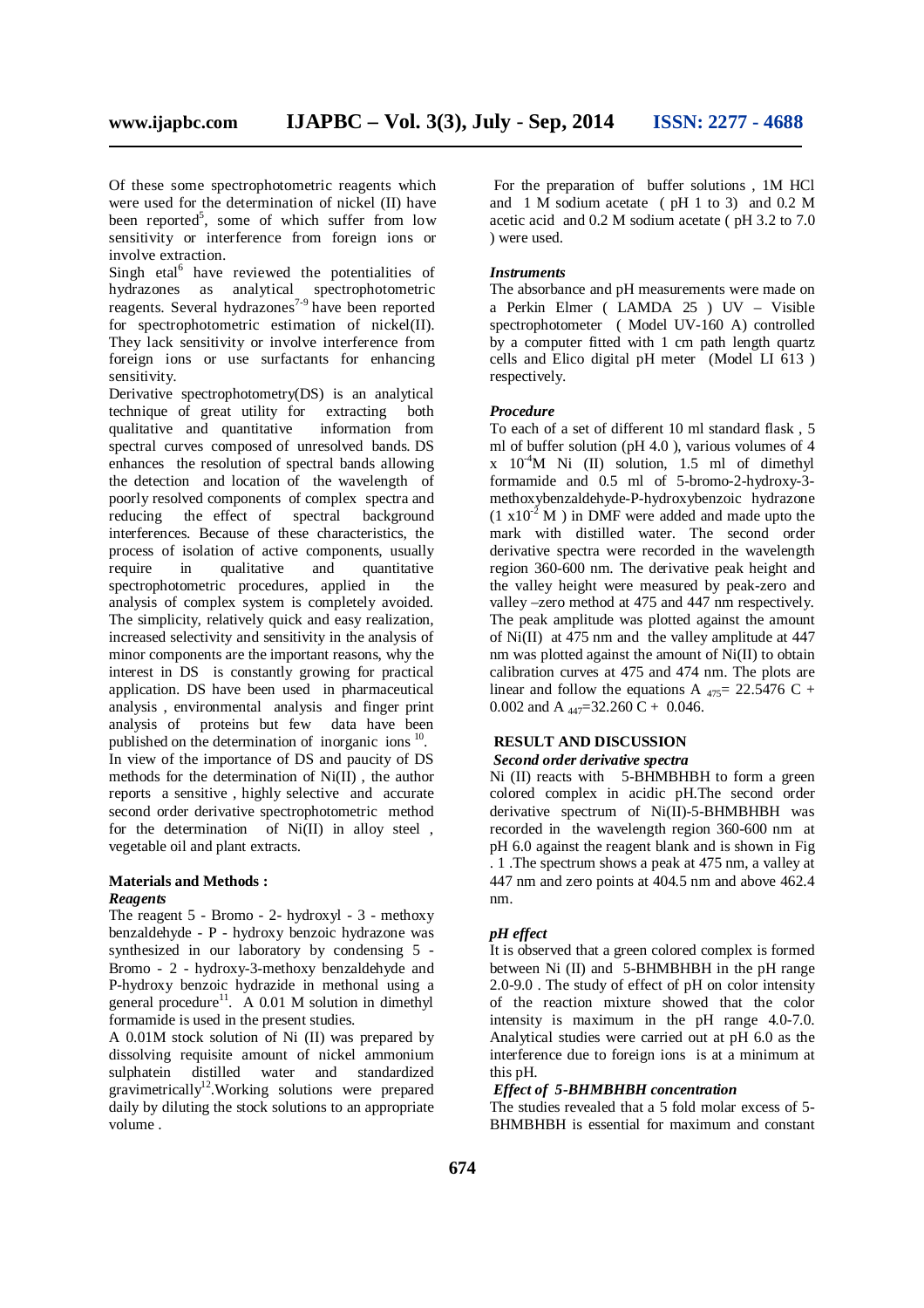color development. Excess of the reagent has no effect on the derivative amplitude of the complex.

#### *Color and stability of the complex*

The color reaction between Ni (II) and 5-BHMBHBH was instantaneous at room temperature .The amplitude of the complex was found to constant for more than 60 hours.

#### *Order of addition of reactants*

It is observed that the color intensity of the complex solution is independent of the order of addition of the reactants. However, the reagent was addedafter the addition of DMF to avoid precipitate formation.

#### *Applicability of Beers law*

The Beers law range along with regression characteristics, precision and accuracy of the proposed second order derivative method for the determination of Ni (II) are given in table-1.The data in table-1 indicate that the method is highly sensitive , accurate and precise.

# *Effect of foreign ions*

The effect of various diverse ions on the determination of Ni (II) was studied to find out the tolerance levels of these diverse ions in the present method . The tolerance limit of a foreign ion was taken as the amount of that ion that caused an error in the amplitude value by  $\pm$  2 % . The data are presented in table- 2. The data in table-2 indicate that many metal ions and anions do not interfere in the determination of  $Ni(II)$ . 15 excess of Cu(II) is masked with thiourea. 10 fold excess of Co(II) and 30 fold excess of Fe(III) are masked using thiocyanate and phosphate respectively.

#### *Applications*

The second order derivative spectrophotometric method developed for the determination of nickel(II) is applied for its determination in alloy steel sample, vegetable oil and leaf samples.

# **Determination of nickel in alloysteel samples**

1gm of the alloy sample was dissolved in a mixture of 2ml of concentrated hydrochloric acid and 10ml of concentrated nitric acid. The solution was evaporated to a small volume. 5ml of 1:1 sulfuric acid was added and the solution was evaporated to dryness. The residue left over was extracted with 15ml of water and the solution was diluted to 100ml with double distilled water. This serves as the stock solution. The stock solution was appropriately diluted and analyzed by the general procedure. The results are given in table-3.

# **Preparation of plant samples:**

Freshly collected samples were cleaned and dried for one hour in open air protecting from mineral contamination. The dry samples were finely powdered in a mortar. The powdered material was brought in to solution by wet ashing method according to the procedures given in the literature. The suitable aliquots of the above sample were analyzed by the general procedure and the results are presented in table -4.

## **Preparation of vegetable oil:**

Hydrogenated edible groundnut(100g) was dried in a hot air oven at  $100^{\circ}$ C and subsequently dissolved in 20ml mixture of 1:2:5 of  $H_2SO_4$  : $H_3PO_4$  : $HNO_3$ . The contents were heated until sulphurous acid fumes were evolved and the volume was reduced to about 5ml. A small quantity of distilled water was added and filtered into a 100ml volumetric flask and made up to the mark with distilled water.

A known aliquot of the above sample is analysed by the general procedure. The results are presented in table-5.

#### **CONCLUSIONS**

The second order derivative spectrophotometic method developed for the determination of Ni (II) using 5-BHMBHBH is highly selective, sensitive, accurate and precise. It is highly suitable for the determination of Ni(II) in alloy and environmental samples.The method is more sensitive than the direct spectrophotometric method reported by Saritha etal 13 .

## **ACKNOWLEDGEMENTS**

The authors thank the department of Chemistry of S.K.University,Anantapur,for providing the necessary facilities.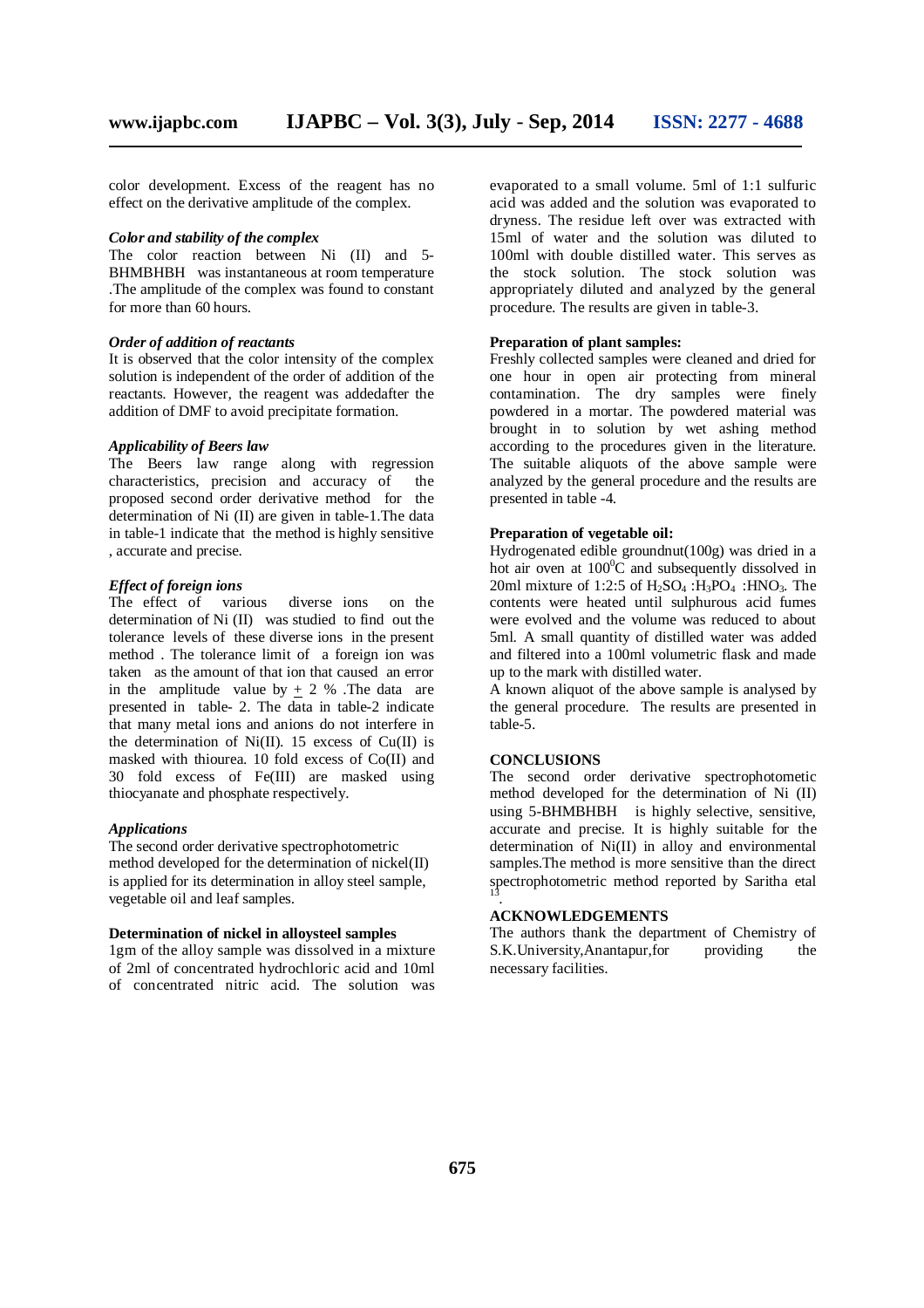

**Fig.1 Second derivative spectrum ofNi(II) -5-BHMBHBH Vs reagent blank;**  $[$  **Ni**(**II**)] = 4.0  $x10^{-5}$ M  $[5 - \text{BHMBHBH}] = 5.0 \times 10^{-3} \text{M}$ ;  $p\text{H} = 6.0$ 

| Table 1                                                   |  |  |  |  |
|-----------------------------------------------------------|--|--|--|--|
| Regression characteristics, precision and accuracy of the |  |  |  |  |
| proposed method for $Ni(II)$                              |  |  |  |  |

| Parameter                                        | Peak                           | <b>Valley</b> |  |  |  |
|--------------------------------------------------|--------------------------------|---------------|--|--|--|
| Analytical wavelength (nm)                       | 475                            | 447           |  |  |  |
| Beer's law limits ( $\mu$ g mL <sup>-1</sup> )   | $0.18 - 2.93$<br>$0.18 - 2.93$ |               |  |  |  |
| Limits of detection ( $\mu$ g mL <sup>-1</sup> ) | 0.097                          | 0.008         |  |  |  |
| Regression equation ( $y = a + b x$ )            |                                |               |  |  |  |
| Slope(b)                                         | 22.547                         | 32.260        |  |  |  |
| Intercept (a)                                    | 0.002                          | 0.095         |  |  |  |
| Correlation coefficient $(y)$                    | 0.99995                        | 0.99996       |  |  |  |
| Standard deviation (Sd)                          | 0.0734                         | 0.0957        |  |  |  |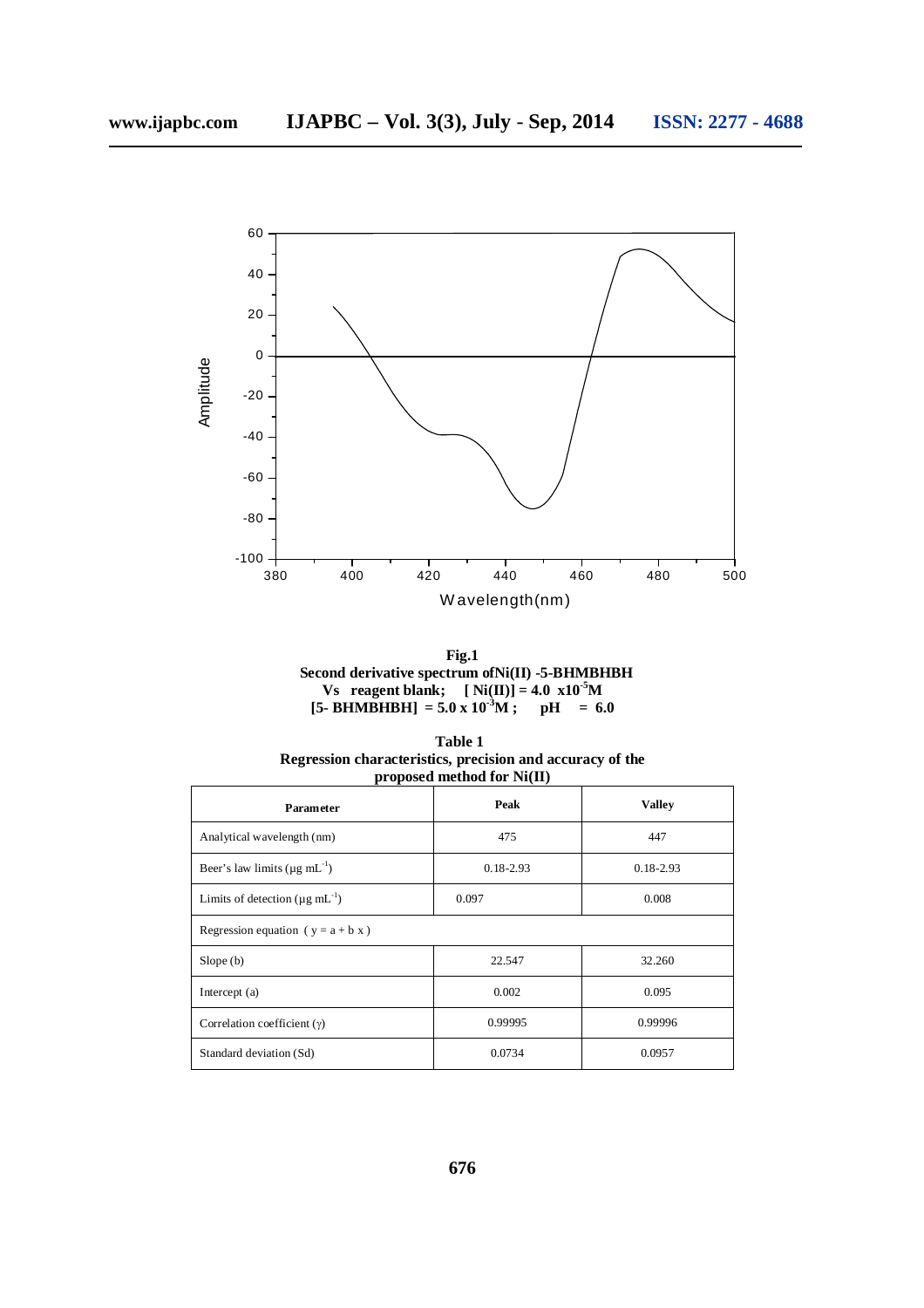| Amount of Ni (II) = 1.76 µg mL <sup>-1</sup> pH = 6.0; $\lambda$ =475 |                                                |                      |                                                       |  |  |
|-----------------------------------------------------------------------|------------------------------------------------|----------------------|-------------------------------------------------------|--|--|
| Ion                                                                   | <b>Tolerance</b><br>Limit $(\mu g \, mL^{-1})$ | Ion                  | <b>Tolerance</b><br>Limit( $\mu$ g mL <sup>-1</sup> ) |  |  |
| Thiosulphate                                                          | 2360                                           | $Cd$ (II)            | 333                                                   |  |  |
| Ascorbate                                                             | 1320                                           | $Mo$ (VI)            | 11                                                    |  |  |
| Iodide                                                                | 1220                                           | Hg(II)               | 130                                                   |  |  |
| Sulphate                                                              | 950                                            | Zn(II)               | 120                                                   |  |  |
| Carbonate                                                             | 595                                            | Pb(II)               | 66                                                    |  |  |
| Chloride                                                              | 528                                            | Mn(II)               | 65                                                    |  |  |
| Nitrate                                                               | 425                                            | Ce (IV)              | 58                                                    |  |  |
| <b>Bromide</b>                                                        | 455                                            | V(V)                 | 54                                                    |  |  |
| Thiocyanate                                                           | 444                                            | Se (IV)              | 38                                                    |  |  |
| Phosphate                                                             | 110                                            | $T1$ (III)           | 35                                                    |  |  |
| <b>EDTA</b>                                                           | Interferes                                     | W(VI)                | 46                                                    |  |  |
| Citrate                                                               | 105                                            | $AI$ (III)           | 42                                                    |  |  |
| Tartarate                                                             | 92                                             | $Cr$ (VI)            | 11                                                    |  |  |
| Thiourea                                                              | 202                                            | Ti (IV)              | 40                                                    |  |  |
| Oxalate                                                               | 104                                            | Th (IV)              | 9                                                     |  |  |
| Fluoride                                                              | 192                                            | U(VI)                | 18                                                    |  |  |
| <b>DMG</b>                                                            | Interferes                                     | Fe $(III)^a$         | 80                                                    |  |  |
|                                                                       |                                                | Co (II) <sup>b</sup> | 18                                                    |  |  |
|                                                                       |                                                | Cu (II) <sup>c</sup> | 24                                                    |  |  |

**Table 2 Tolerance limit of foreign ions.**

a: Masked with phosphate; b: Masked with thiocyanate; c: Masked with thiourea

**Table 3 Determination Ni (II) in alloy and steel samples**

| Sample                           | Composition $(\% )$ | Error $(\% )$ |         |
|----------------------------------|---------------------|---------------|---------|
|                                  | <b>Certified</b>    | Found         |         |
| Copper-Nickel alloy <sup>a</sup> | 31.20               | 31.39         | $+0.60$ |
| NTPC ball bearing <sup>b</sup>   | 10.00               | 9.88          | $-1.2$  |

\* Average of seven determinations

Composition (%)

a) Cu 67%: Ni 31.2%:Fe 0.0835%:Mn 0.08%: Si 0.29%:

b) Ni 10%: Fe 65%: Cr 15%: Cu 4.5%: Mn 2%: